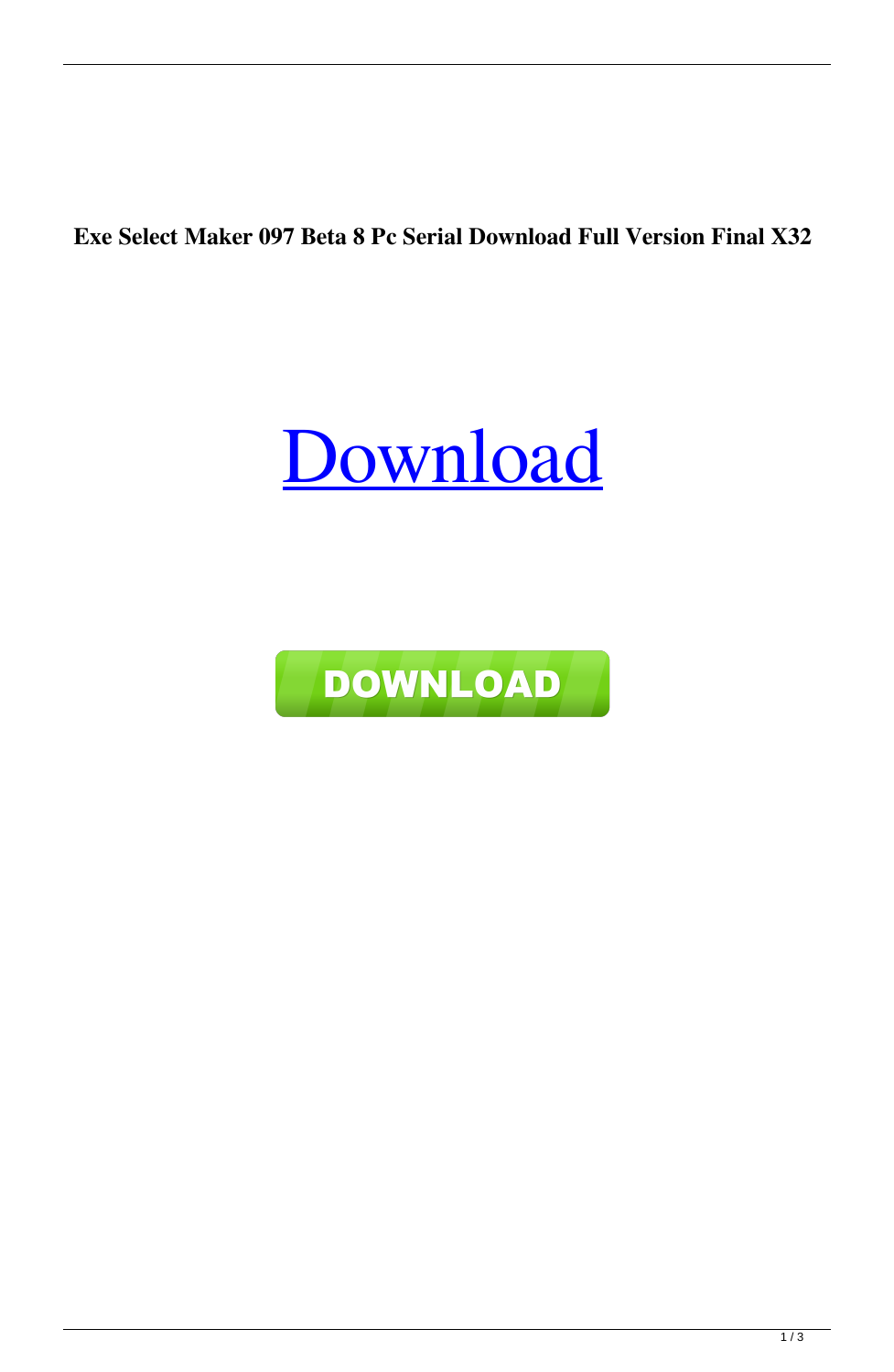Encode to Base64 format or decode from it with various advanced options. Select Maker 097 Beta 8. Select Make 097 Beta 8.Select Maker 097 Beta 8. Encode to Base64 format or decode from it with various advanced options. Select Maker 097 Beta 8. Select Maker 097 Beta 8. Select Maker 097 Beta 8. Select Maker 097 Beta 8. Select Maker 097 Beta 8. Select Maker 097 Beta 8. Select Maker 097 Beta 8. Select Maker 097 Beta 8. Select Maker 097 Beta 8. Select Maker 097 Beta 8. Select Maker 097 Beta 8. Select Maker 097 Beta 8. Select Maker 097 Beta 8. Select Maker 097 Beta 8. Select Maker 097 Beta 8. Encode to Base64 format or decode from it with various advanced options. Select Make 097 Beta 8. Select Maker 097 Beta 8. Select Maker 097 Beta 8. Select Maker 097 Beta 8. Select Maker 097 Beta 8. Select Maker 097 Beta 8. Select Maker 097 Beta 8. Select Maker 097 Beta 8. Select Maker 097 Beta 8. Select Maker 097 Beta 8. Select Maker 097 Beta 8. Select Maker 097 Beta 8. Select Maker 097 Beta 8. Select Maker 097 Beta 8. Select Maker 097 Beta 8. Select Maker 097 Beta 8. Select Maker 097 Beta 8. Select Maker 097 Beta 8. Select Maker 097 Beta 8. Select Maker 097 Beta 8. Select Maker 097 Beta 8. Select Maker 097 Beta 8. Select Maker 097 Beta 8. Select Maker 097 Beta 8. Select Maker 097 Beta 8. Select Maker 097 Beta 8. Select Maker 097 Beta 8. Select Maker 097 Beta 8. Select Maker 097 Beta 8. Select Maker 097 Beta 8. Select Maker 097 Beta 8. Select Maker 097 Beta 8. Select Maker 097 Beta 8. Select Maker 097 Beta 8. Select Maker 097 Beta 8. Select Maker 097 Beta 8. Select Maker 097 Beta 8. Select Maker 097 Beta 8. Select Maker 097 Beta 8. Select Maker 097 Beta 8. Select Maker 097 Beta 8. Select Maker 097 Beta 8. Select Maker 097 Beta 8. Select Maker 097 Beta 8. Select Maker 097 Beta 8.